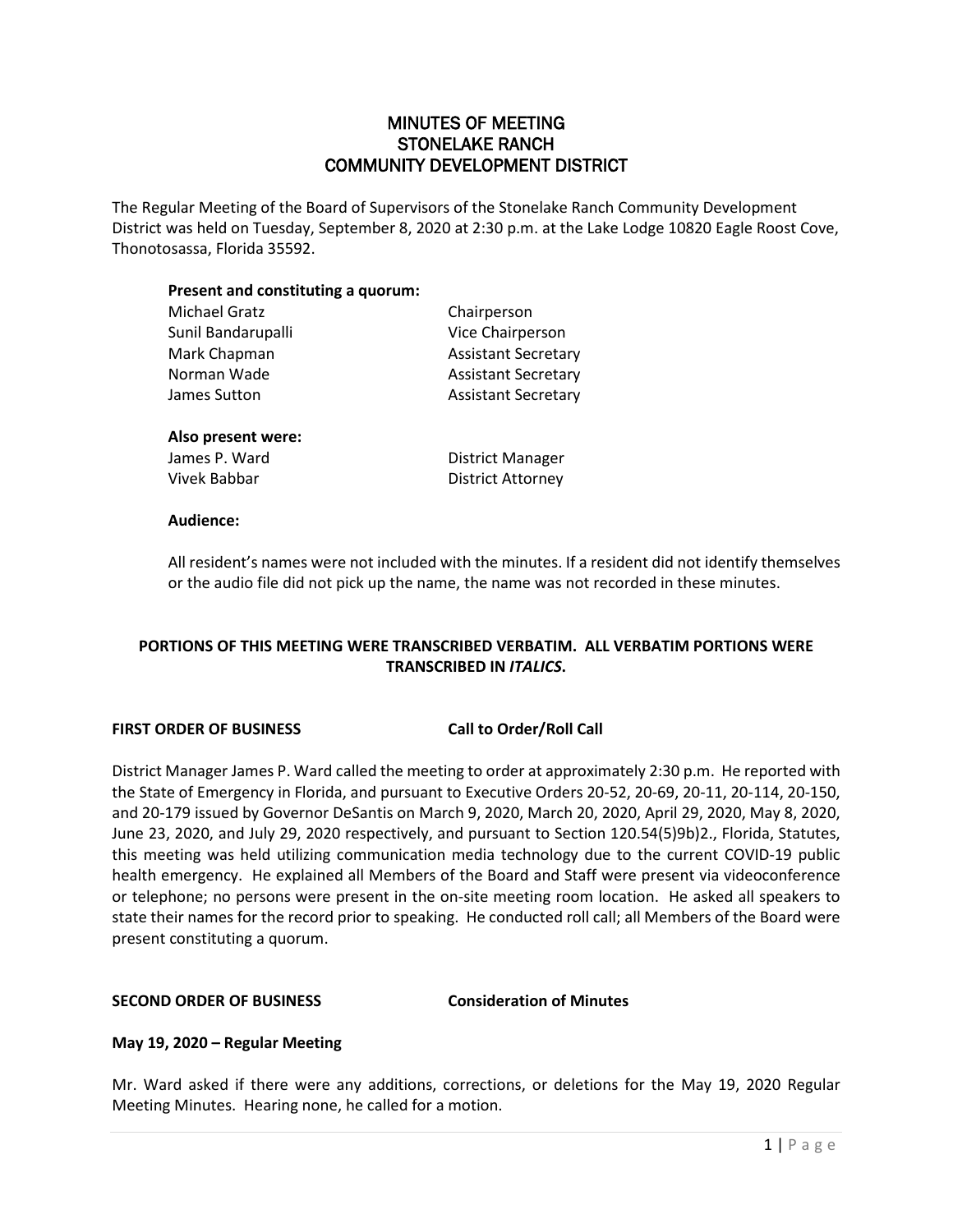**On MOTION made by Mr. Michael Gratz, seconded by Mr. Sunil Bandarupalli, and with all in favor, the May 19, 2020 Regular Meeting Minutes were approved.** 

## **THIRD ORDER OF BUSINESS Consideration of Resolution 2020-3**

**Consideration of Resolution 2020-3, a Resolution of the Board of Supervisors of Stonelake Ranch Community Development District amending the date of the Public Hearing on the Fiscal Year 2021 Proposed Budget**

Mr. Ward reported the Public Hearing would be held on September 8, 2020 at the Lake Lodge 10820 Eagle Roost Cove, Thonotosassa, Florida 35592. He stated the Resolution was amending the date of the Public Hearing due to advertising issues. He called for a motion

> **On MOTION made by Mr. Sunil Bandarupalli, seconded by Mr. Norman Wade, and with all in favor, Resolution 2020-3 was accepted, and the Chairperson was authorized to sign.**

### **FOURTH ORDER OF BUSINESS PUBLIC HEARINGS**

Mr. Ward indicated the primary purpose of today's meeting was to conduct two public hearings with respect to the Fiscal Year 2021 Budget for the District.

# **a. PUBLIC HEARING – FISCAL YEAR 2021 BUDGET**

#### **I. Public Comment and Testimony**

Mr. Ward called for a motion to open the Public Hearing.

**On MOTION made by Mr. Michael Gratz, seconded by Mr. Mark Chapman, and with all in favor, the Public Hearing was opened.**

Mr. Ward stated this was the opportunity for any members of the public present by phone or video conference to ask questions or make comments with respect to the Budget. He asked if there were any public comments or questions with respect to the Fiscal Year 2021 Budget; hearing none, he called for a motion to close the public hearing.

**On MOTION made by Mr. Michael Gratz, seconded by Mr. Mark Chapman, and with all in favor, the Public Hearing was closed.**

#### **II. Board Comment**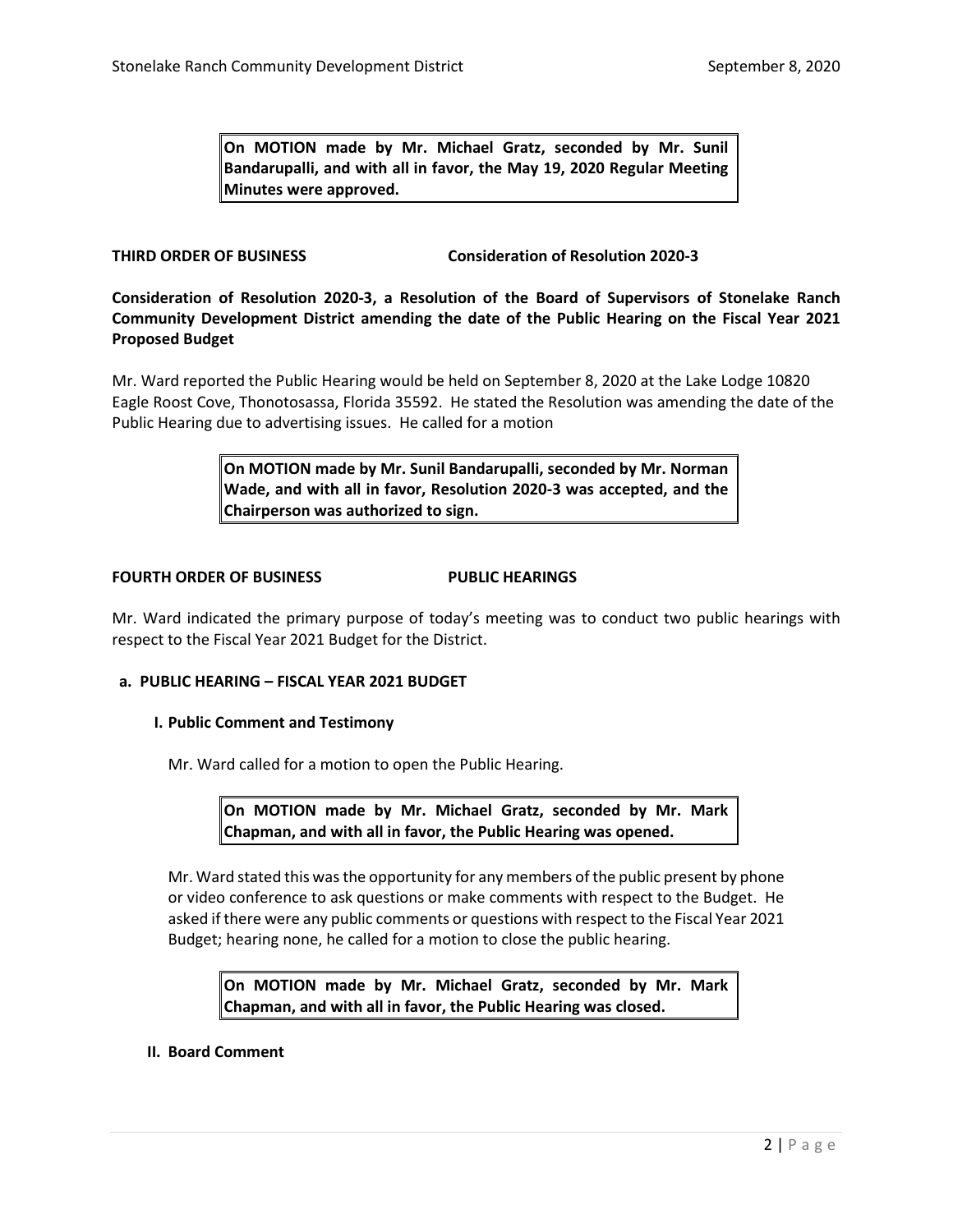*Mr. Ward: From the mailing sent to all residents in Stonelake Ranch, with respect to paying off the capital portion of the debt in May and June of this year, we did receive somewhere between 8 and 10 payments from that mailing that was done which is a pretty significant amount, and we had a good response to that letter. There was no change needed to the budget. The call happens November 1 of this year, just as a matter of the fact that those prepayments have been made. The rate will not be affected based on what is in your proposed budget for Fiscal Year 2021. I will ask if you have any questions or comments with respect to your proposed budget? There have been no changes to it from what was presented to you. The General Fund rate is \$301.76 and the assessment rate for capital is \$1,724.55. The total that will be on a property owner's tax bill is \$2,026.31 for the District for Fiscal Year 2021.* 

# **III. Consideration of Resolution 2020-4 adopting the annual appropriation and Budget for Fiscal Year 2021**

Mr. Ward called for a motion for Resolution 2020-4.

**On MOTION made by Mr. Michael Gratz, seconded by Mr. Norman Wade, and with all in favor, Resolution 2020-4 was adopted, and the Chair was authorized to sign.** 

# **b. FISCAL YEAR 2021 IMPOSING SPECIAL ASSESSMENTS; ADOPTING AN ASSESSMENT ROLL, AND APPROVING THE GENERAL FUND SPECIAL ASSESSMENT METHODOLOGY**

#### **I. Public Comment and Testimony**

Mr. Ward called for a motion to open the Public Hearing.

**On MOTION made by Mr. Michael Gratz, seconded by Mr. Sunil Bandarupalli, and with all in favor, the Public Hearing was opened.**

Mr. Ward asked if there were any public comments or questions; hearing none, he called for a motion to close the Public Hearing.

**On MOTION made by Mr. Michael Gratz, seconded by Mr. Sunil Bandarupalli, and with all in favor, the Public Hearing was closed.**

#### **II. Board Comment**

*Mr. Ward: Do you have any questions with respect to the Resolution which adopts the assessments? Basically, what it's really adopting is the assessment roll which sets the rate at \$301.76 for the Fiscal Year 2021 Budget process. I'll tell you I do need to make two changes to the roll. Box 35 and 36 were showing as one unit and should be 2, and units 22 and 23 are showing as 1 unit and they should be 2 on the roll. That modification will be made. Any questions or comments from the Board?* 

There were no questions or comments.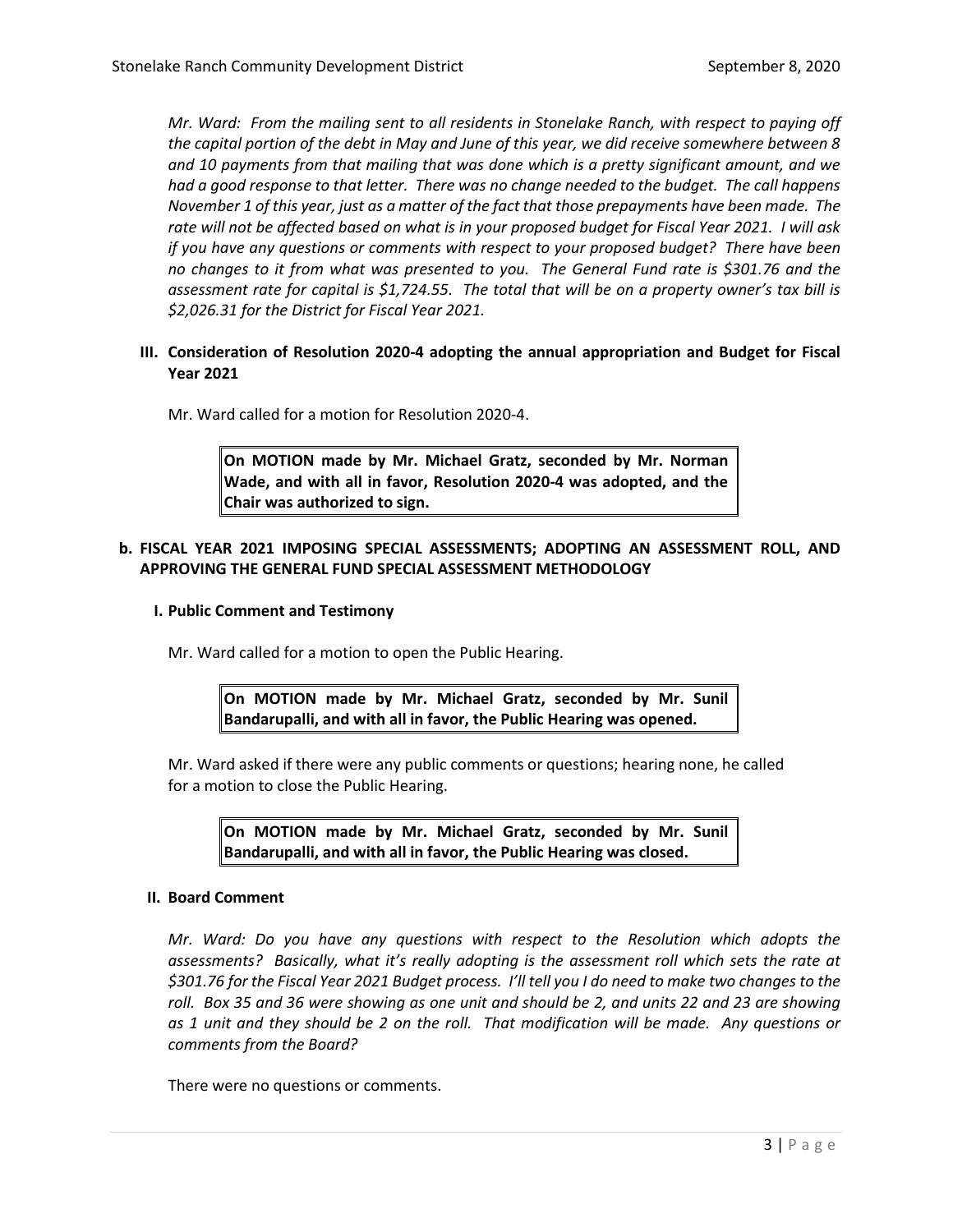**III. Consideration of Resolution 2020-5 imposing special assessments, adopting an assessment roll, and approving the general fund special assessment methodology**

Mr. Ward called for a motion.

**On MOTION made by Mr. Michael Gratz, seconded by Mr. Sunil Bandarupalli, and with all in favor, Resolution 2020-5 was adopted, and the Chair was authorized to sign.** 

**FIFTH ORDER OF BUSINESS Consideration of Resolution 2020-6**

# **Consideration of Resolution 2020-6 designating the dates, time, and location for meetings of the Board of Supervisors**

*Mr. Ward: There are three dates we need to establish this year. We have a Landowner's Meeting that needs to be scheduled this year. That date we will need to change to December 15, 2020. There is a requirement under the statute that it be called 90 days in advance of the actual election. At the Landowner's Meeting this year in December we have Seat 1, which is Mr. Wade's Seat, and Seat 3 which is Mr. Chapman's Seat, up for election. For those of you who are new to the Board, a Landowner's Election simply means that we are going to have an election. Those property owners who show up at the Landowner's Meeting constitute the quorum for purposes of conducting the meeting. There is no minimal threshold required under the Statute for Community Development Districts. Those property owners who show up either in person, or provide a proxy, will then be entitled to vote for 3 positions on the Board. Those will be the 3 seats. Of those 3 seats, 2 of them will be elected to a 4-year term, and one of them will be elected to a 2-year term. Then in 2022 we will have another election for Seats 4 and 5. After the*  Landowner's Election, we will also have a Regular Meeting on the same date to swear in the new Board, *and that will be the only two things we do on that date. Then on March 23, 2021 we have a scheduled date which would be to start your budget process and then Tuesday May 18, 2021 is the Public Hearing for your proposed budget. The resolution has, for it's time, a 1:00 in the afternoon meeting. We have normally been meeting at 10:00 in the morning. I will leave that up to you; either of those times are fine for me obviously. If you could pick what time you want to do it, that would be appropriate, but those would be the three dates. The three dates are fine? March 23, 2021 and May 18, 2021?* (There were no objections from the Board.) *Do you prefer 10:00 a.m. or 1:00 p.m.?* 

Mr. Bandarupalli indicated he preferred 1:00 p.m. Mr. James Sutton agreed. The remainder of the Board had no objections.

Mr. Ward indicated Resolution 2020-6 would amend the Landowner's Election meeting date for December 15, 2020 at 1:00 p.m., at Lake Lodge 10820 Eagle Roost Cove, Thonotosassa, Florida 35592.

> **On MOTION made by Mr. Norman Wade, seconded by Mr. Sunil Bandarupalli, and with all in favor, Resolution 2020-6 was adopted, and the Chair was authorized to sign.**

**SIXTH ORDER OF BUSINESS Staff Reports**